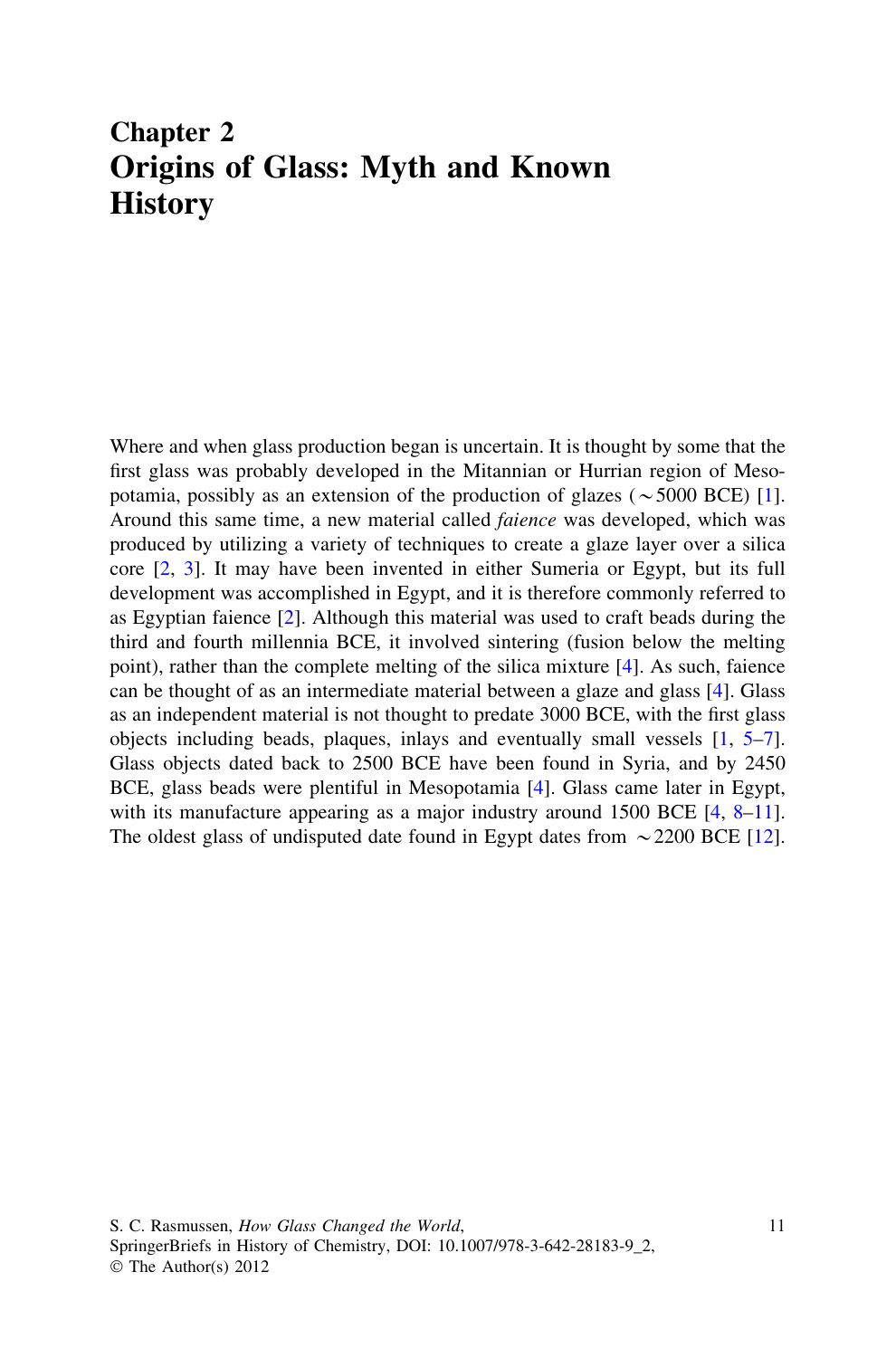## 2.1 Myth and Legend

Many legends have attempted to explain the discovery of glassmaking. The most famous of these was recorded by the first century historian Pliny the Elder<sup>1</sup> in his Naturalis Historia (Natural History) [\[13](#page-8-0)]:

In Syria there is a region known as Phœnice, adjoining to Judæa, and enclosing, between the lower ridges of Mount Carmelus, a marshy district known by the name of Cendebia. In this district, it is supposed, rises the river Belus, which, after a course of five miles, empties itself into the sea near the colony of Ptolemaïs. The tide of this river is sluggish, and the water unwholesome to drink, but held sacred for the observance of certain religious ceremonials. Full of slimy deposits, and very deep, it is only at the reflux of the tide that the river discloses its sands; which, agitated by the waves, separate themselves from their impurities, and so become cleansed. It is generally thought that it is the acridity of the sea-water that has this purgative effect upon the sand, and that without this action no use could be made of it. The shore upon which this sand is gathered is not more than half a mile in extent; and yet, for many ages, this was the only spot that afforded the material for making glass.

The story is, that a ship, laden with nitre, $\frac{2}{3}$  being moored upon this spot, the merchants, while preparing their repast upon the sea-shore, finding no stones at hand for supporting their cauldrons, employed for the purpose some lumps of nitre which they had taken from the vessel. Upon its being subjected to the action of the fire, in combination with the sand of the sea-shore, they beheld transparent streams flowing forth of a liquid hitherto unknown: this, it is said, was the origin of glass.

Pliny's account places the discovery of glass in the north of modern Israel, just south of Lebanon (Fig. [2.1](#page-2-0)). The Belus river is identified with what is now known

<sup>&</sup>lt;sup>1</sup> Pliny the Elder or Gaius Plinius Secundus (23–79 CE) was a Roman officer and encyclopedist. He was born in late 23 or early 24 at Novum Comum (modern Como), a small city in the region known as Transpadane Gaul (or Gallia Transpadana). Introduced to the city of Rome at an early age, he studied there before going on to become a military tribune at age 21. As an army officer, he held three posts, at least two of which were served in Germany. Best known as a writer and encyclopedist, he wrote his first treatise in 50–51, followed by a two-volume biography of the senator Pomponius Secundus and the twenty-volume History of Rome's German Wars. Following this, his writing shows a change in direction, thought to be associated with his final return to civilian life. He is most well-known for his encyclopedia, Naturalis Historia, published in 77 CE. This massive work resulted from years of collecting records, both from his reading and from personal observations, or anything and everything that seemed to him worth knowing. He died in late August of 79 during the evacuation around the erupting volcano Vesuvius. The exact cause of his death is unknown, but it has been said that he was asthmatic and overcome by sulfurous fumes. It is reported that he was still recording the personally observed marvels of nature to the last hours of his life [[14](#page-8-0)].

<sup>&</sup>lt;sup>2</sup> Alkaline carbonate, typically soda (sodium carbonate or  $Na<sub>2</sub>CO<sub>3</sub>$ ). The word 'nitre', which most recently refers to sodium nitrate, has only acquired that meaning within recent centuries. Originally it meant carbonated alkali, something that effervesced with vinegar or other acid, and when dissolved in water was a cleansing agent. The ancient Egyptians obtained native soda called 'nitrike' from lakes such as those in Nitria. The Greek word became 'nitron' and in turn became the Latin 'nitrum' and the European 'nitre'. Thus, the Greek 'nitron' used by Hippocrates in the fifth century BCE, the Latin 'nitrum' of Pliny in the first century CE, and their English equivalent 'nitre', all apply to the soda obtained from either evaporitic lakes or plant ash [\[16\]](#page-8-0).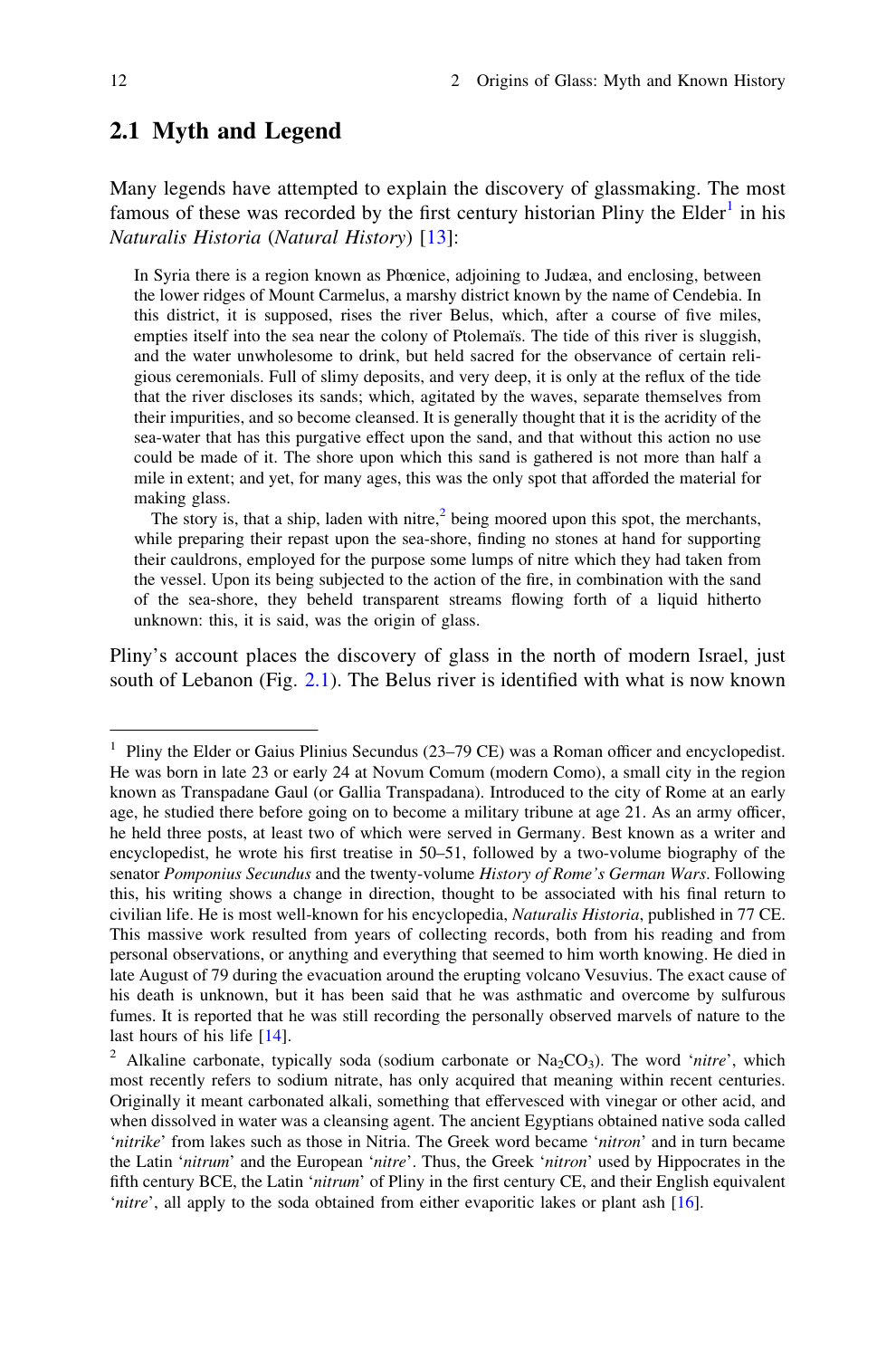<span id="page-2-0"></span>

Fig. 2.1 Site of the discovery of glass as described by Pliny the Elder

as the Na'aman river, and the mouth of the Belus resided just south of the city of Akko (modern Acre). Analysis of the sand at the mouth of the Belus has revealed that it indeed is a high silica sand containing sufficient quantities of calcium components, yet with little other measureable impurities [[15\]](#page-8-0). In addition to Pliny, the Belus sand has been referred to by a number of classical writers and is thought to have served as a long-time silica source for glassmakers working along the Syrian coast. Its exportation to other glassmaking centers has also been proposed [\[15](#page-8-0)].

In The Art of Glass, seventeeth century glassmaker Antonio Neri<sup>3</sup> gives a slightly different account, although again occurring at the mouth of the Belus river. Neri credits this tale again to Pliny the Elder [\[17](#page-8-0)]:

Pliny saith, that Glass was found by chance in Syria, at the mouth of the river Bellus, by certain Merchants driven thither by the fortune of the Sea, and constrained to abide there and to dress their provisions, by making fire upon the ground, where was great store of this sort of herb which many call Kali, the ashes whereof make Barilla, and Rochetta; This herb burned with fire, and therewith the ashes & Salt being united with sand or stones frit to be vitrified is made Glass.

<sup>3</sup> Antonio Neri (d. 1614) is the author of the Italian manuscript L'Arte Vetraria (The Art of Glass). Initially published in 1612, it is considered to be the world's most famous book on glassmaking. Little is actually known about Neri, but he has been generally referred to as a Florentine monk and the tone of this writing is consistent with this profession. He was but one of several monks who, over a period of several centuries, were important contributors to the knowledge of glass [\[25\]](#page-8-0).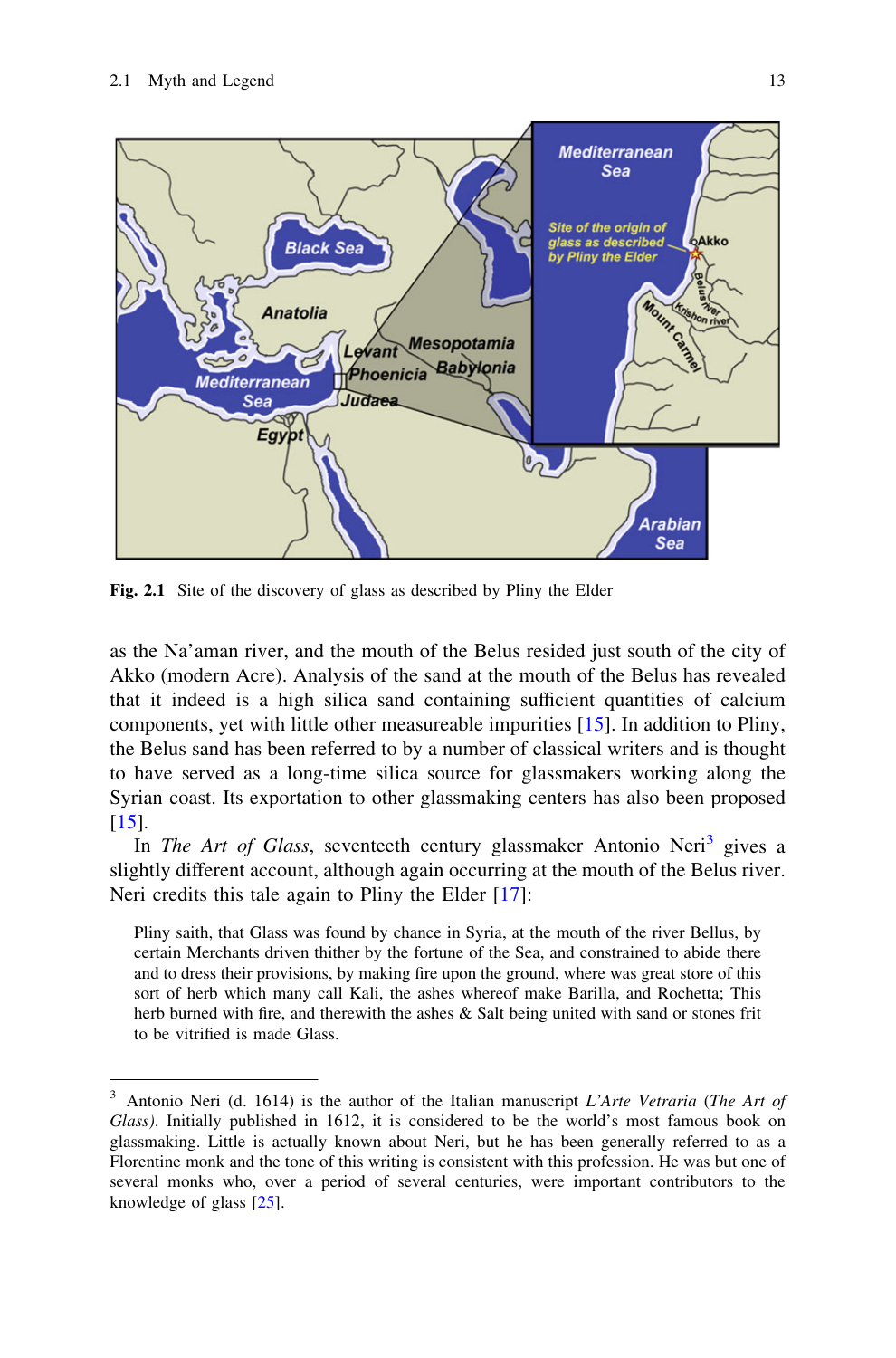To investigate the possibility of the discovery of glass as described in these accounts, William L. Monro of the American Window Glass Co. attempted to recreate the conditions described during a series of experiments in the 1920s [[18\]](#page-8-0). Over a bed of glass sand mixed with an equal quantity of carbonate of soda, he built an open wood fire which he kept burning for two hours. As the fire burned, he monitored the temperature generated using a standard pyrometer couple inserted into the bed of the fire. He determined that a maximum temperature of  $2210^{\circ}F$  $(\sim 1210^{\circ}C)$  was obtained when the fire had been reduced to a mass of burning charcoal. After the fire had completely burned itself out, the ashes were removed and a portion of the bed was found to be fused into a vitreous mass.

He then repeated the process, this time using a bed of glass sand mixed with an equal quantity of nitre.<sup>4</sup> As before, a portion of the bed mixture was found to have undergone fusion [\[18](#page-8-0)]. Finally, he carried out the process a third time, now using only the bed of glass sand, unmixed with any other ingredients. In this last case, examination of the sand bed after removal of the ashes revealed no evidence of even the slightest trace of fusion.

While Monro felt that these results confirmed the plausibility of the Pliny's story [[18](#page-8-0)], others have pointed out some important considerations. The first consideration is that in Munro's recreation, a large quantity of soda was mixed throughout the sand, rather than the relatively limited interface of soda and sand described by Pliny [\[19](#page-8-0)]. As such, Munro's conditions were much more favorable for the production of the fused products and are not truly an accurate recreation of Pliny's story. The second point made is that it can be assumed that the merchants were interested in a fire hot enough to cook, not necessarily the extreme temperature achieved by Monro [\[18\]](#page-8-0). In fact, it has been reported by multiple sources that an ordinary campfire does not reach much higher than  $600-650^{\circ}C$  [\[20](#page-8-0)], with a possible maximum of  $700^{\circ}C$  [\[21–23\]](#page-8-0). As such, the temperatures claimed by Monro are significantly high and it is unclear exactly how these extreme temperatures were achieved. In fact, as the fusion temperature of a one-to-one mixture of sand and soda is typically below 1000 $^{\circ}$ C [\[24\]](#page-8-0), the claimed temperature of 1210 $^{\circ}$ C should have resulted in fusion of a greater portion (if not all) of the bed. Nevertheless, even with the conditions tipped in his favor, Monro did not observe the free-flowing liquid glass described by Pliny.

Munro goes on to mention that seaweed ash contains a large amount of sodium carbonate and has been used in glassmaking to produce what has been called 'kelp glass'. He thus states [[18\]](#page-8-0):

It requires no great stretch of the imagination to think that at some time there had been kindled along a sandy shore a great bonfire of dry seaweed, with perhaps a lot of driftwood, which left amid its charred embers the vitreous mass we now call glass.

While such conditions proposed by Munro are speculation, they do follow fairly closely with Neri's account above.

<sup>&</sup>lt;sup>4</sup> While it is unclear, it appears that sodium nitrate  $(NaNO<sub>3</sub>)$  was used in the second attempt. It may be that Munro is interpreting Pliny's use of 'nitre' in its modern sense here.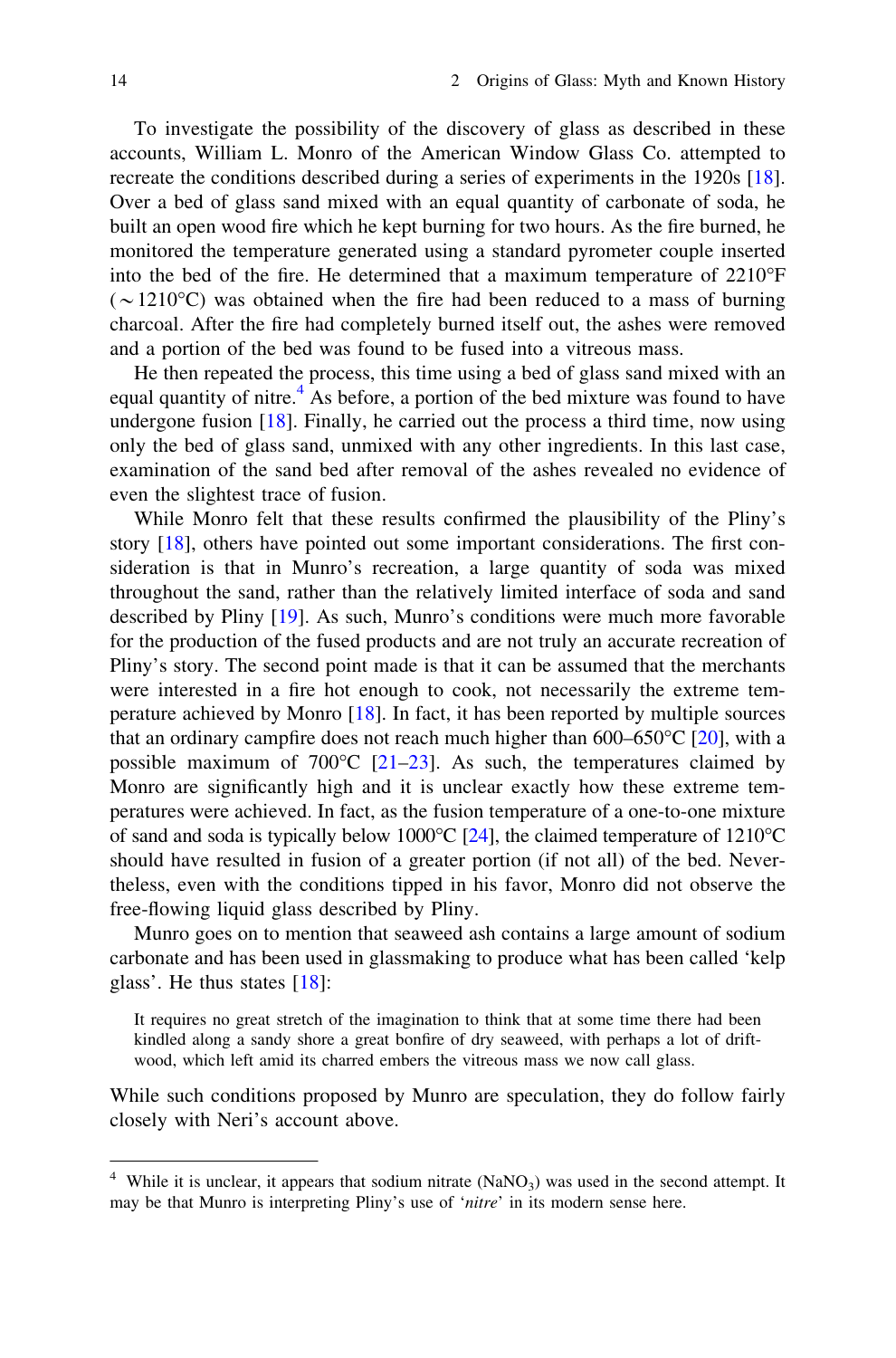## 2.2 Current Historical Knowledge

While the accounts discussed so far make entertaining stories, they are not commonly accepted as historically accurate and currently scholars believe that glass was discovered either as a byproduct of metallurgy or from an evolutionary sequence in the development of ceramic materials  $[11, 21]$  $[11, 21]$  $[11, 21]$  $[11, 21]$ . These two hypothetical origins are deemed plausible as both early technologies had procedures that could be considered precursors of glass [\[4](#page-8-0)]. Considering the possibility that glass arose from metallurgical operations, a brief discussion of the history of metallurgy is required. It is known that the smelting of copper began as early as 6000 BCE in Anatolia (modern Turkey) [\[4](#page-8-0)]. Others, however, credit the Sumerians in southern Mesopotamia with the origin of copper smelting. By 3700 BCE, copper was being produced in the Sinai Peninsula and a little later ( $\sim$ 3000 BCE) on Cyprus, from which the word copper is derived  $[21]$  $[21]$ <sup>5</sup>

The smelting of copper consisted of heating the ore malachite  $(Cu_2CO_3(OH)_2)$ in the presence of charcoal at temperatures of  $\sim$ 1200°C [[20\]](#page-8-0). The incomplete combustion of the charcoal would result in a strong reducing atmosphere of carbon monoxide, which would reduce the  $Cu(II)$  of the ore to metallic copper. At the temperatures employed, the metallic copper produced would become molten (Cu  $mp = 1084^{\circ}$ C) and could be isolated and cooled to generate pure copper cakes [\[20](#page-8-0), [25\]](#page-8-0). Of course, a complication in this process is that in collecting the ore, a good deal of rock was unavoidably collected as well. Common rock is comprised of various silicates and aluminosilicates which do not easily melt at the temperatures applied for the smelting of copper. Thus their presence would result in the isolation of a solid heterogeneous mixture of rock and raw metal, which would then have to be broken up and the metal removed, making its isolation cumbersome [[25\]](#page-8-0).

To overcome this complication, a flux would be added to assist with the melting of the residual silicate and aluminosilicate species. Early common fluxes for copper smelting were easily fusible pyrites and evidence has been found confirming such iron ores as flux in copper smelting  $[20, 25]$  $[20, 25]$  $[20, 25]$ . However, the types of species utilized as fluxes were quite diverse and in addition to various metal ores, also included a number of simple carbonate, sulfate, and nitrate salts. Known examples of such fluxes include soda (Na<sub>2</sub>CO<sub>3</sub>), potash (K<sub>2</sub>CO<sub>3</sub>), saltpeter  $(KNO<sub>3</sub>)$ , and vitriols (metal sulfates) [[26\]](#page-8-0). Application of the flux would then result in a combination of molten metal and a fused mixture of rock and flux, commonly referred to as the *slag*. As the molten metal and slag were not miscible, they would form two separate molten layers within the smelting furnace. The two layers could be separated from one another via a process called *liquation*, in which the layers were poured or drained off one layer at a time (Fig. [2.2\)](#page-5-0).

 $5$  The modern term 'copper' derives from the Old English 'coper' with its respective origin in the Latin 'cuprum'. Cuprum in turn is a Roman contraction of 'aes cyprium', meaning "metal of Cyprus''.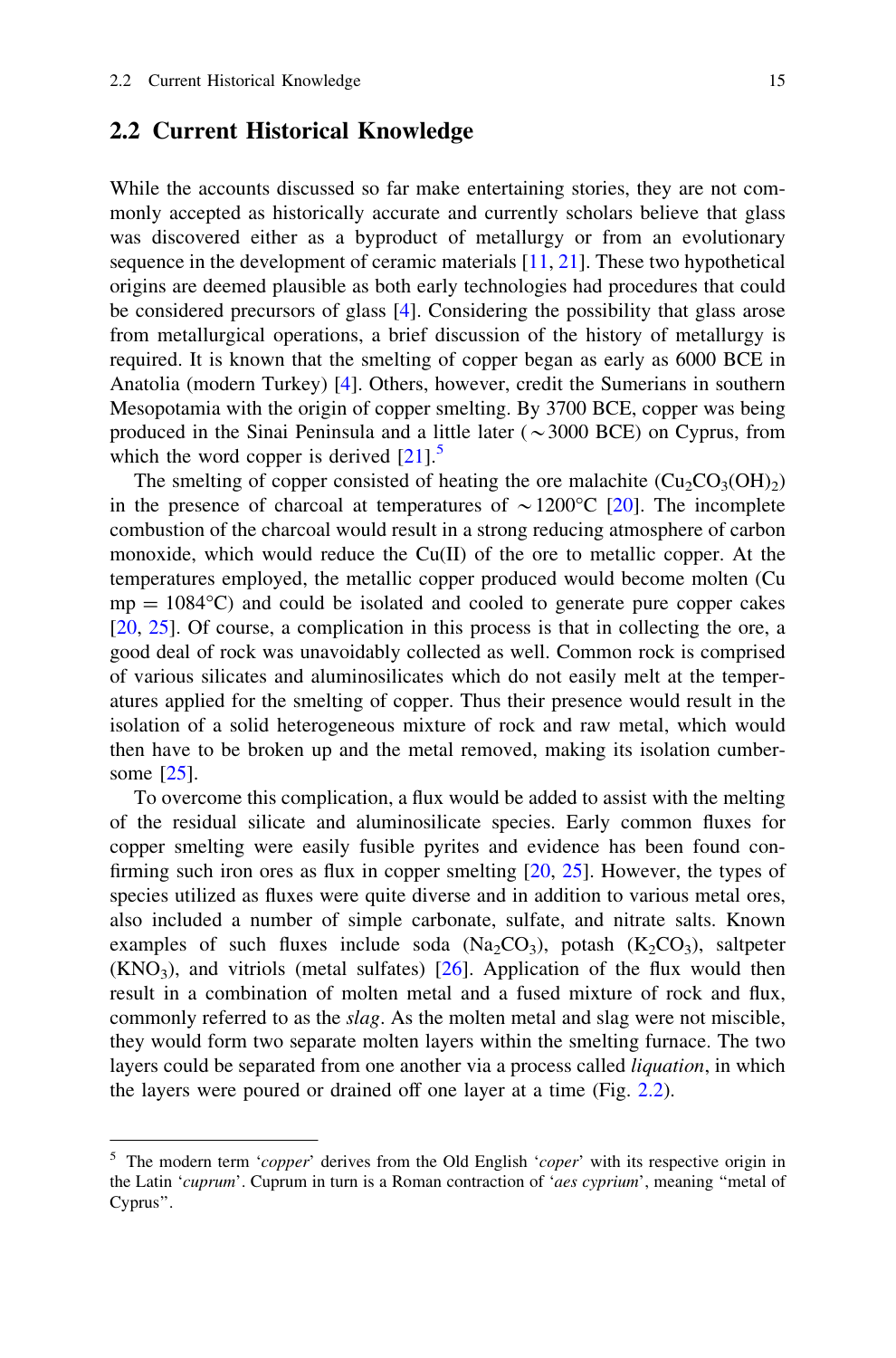<span id="page-5-0"></span>

Fig. 2.2 Smelting process: ore, flux, and charcoal are mixed in the smelting furnace and fired (a); heating produces immiscible layers of molten metal and slag (b); the tap-hole is removed, allowing the slag to drain off into the forehearth (c)

When the molten slag was allowed to cool, it produced a rigid, glassy solid similar to obsidian. It is easy to imagine that experimentation with such siliceous slags (variation in types and source of rock, variation in flux, etc.) might well have led to the direct formation of colored vitreous silicate objects [[11,](#page-8-0) [27](#page-8-0)]. Support for this proposed origin for glassmaking has also included the fact that many early glazes and glasses were colored blue by the addition of copper [[21,](#page-8-0) [27\]](#page-8-0). However, the most significant evidence for a relationship between ancient glassmaking and metallurgy comes from archaeological finds. The Ramesside Egyptian site of Qantir (late second millennium BCE), contains evidence for both the preparation of red opaque glass ingots and bronze casting in a single site. Thus, this provides a clear example of the production of colored glass taking place at the very site where metallurgical byproducts were being generated [[27\]](#page-8-0).

Additional support for this connection comes from the analysis of second millennium BCE light blue opaque Malkata glasses, which revealed the presence of tin oxide [\[27](#page-8-0)]. As these glasses are colored with copper species, the presence of tin indicates the potential use of bronze dross, scale, or corrosion products as the source of copper $(II)$  ions to color the glass. Similar relationships have also been observed between the copper and tin contents of blue New Kingdom glasses, the ratio which is compatible with the compositions of New Kingdom bronzes [\[27](#page-8-0)].

Of course, it has also been pointed out that slags from copper smelting actually contain only a little copper and are much richer in iron than either the early glazes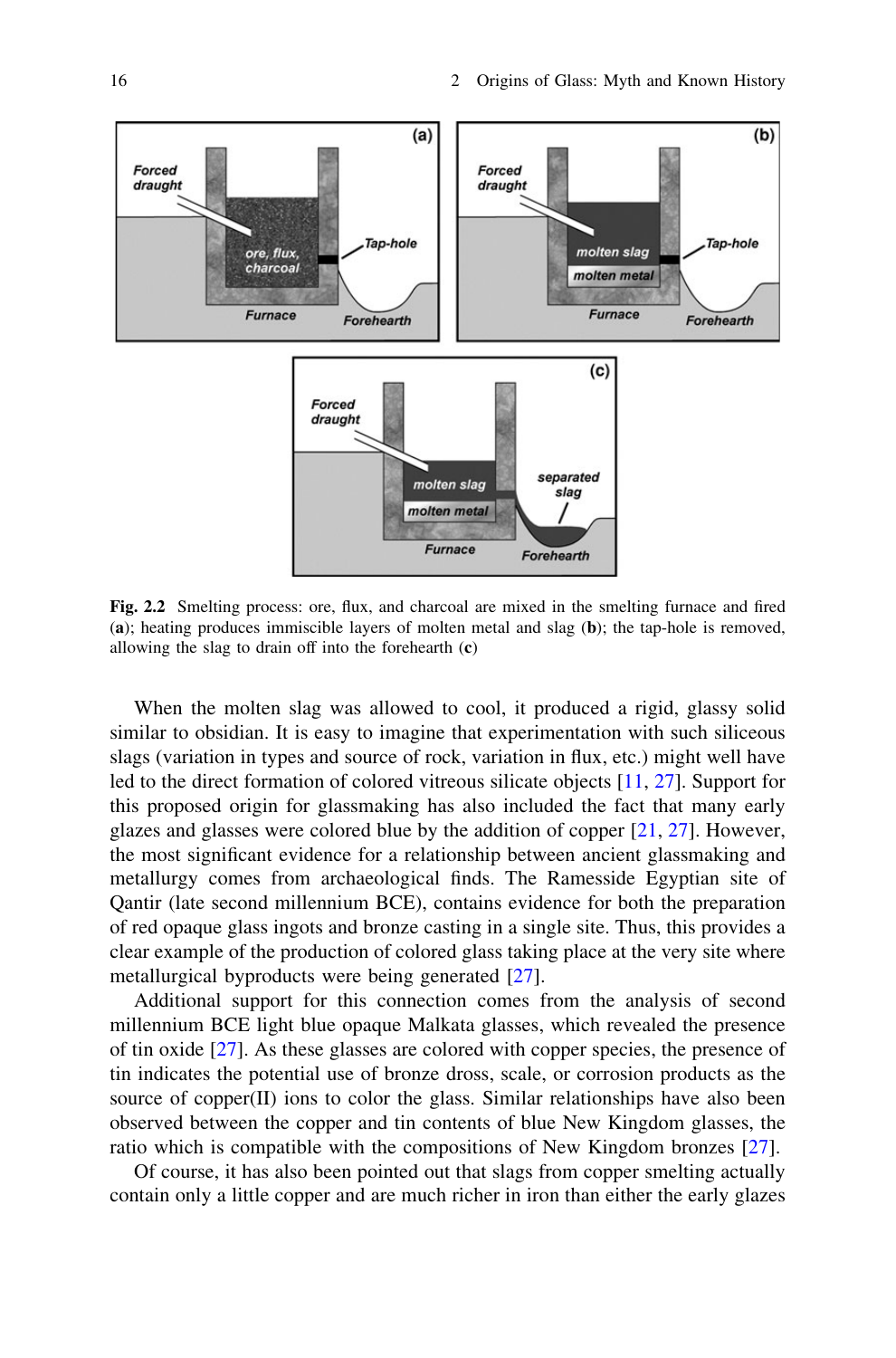or glasses [\[21](#page-8-0)]. It must be remembered, however, that only very small amounts of copper would be needed to provide the blue color. In addition, the high amount of iron is not surprising considering the common flux for copper was iron pyrites. The move to another flux via experimentation could easily have resulted in early blue glass with low iron content.

The second possible origin for the discovery of glass is thought to be due to an evolutionary development of a family of highly siliceous ceramics coated with alkali glazes originating in either Sumeria or Egypt [\[2](#page-8-0), [11](#page-8-0), [21\]](#page-8-0). The immediate predecessor of glass in this developmental sequence is the material known as faience [[11,](#page-8-0) [21\]](#page-8-0). Faience was used mostly to make small objects such as beads and is found in profusion at archaeological sites in Egypt and elsewhere [\[4](#page-8-0), [21](#page-8-0)]. It is produced utilizing a variety of techniques to create a glaze layer over a silica core [\[2](#page-8-0), [3](#page-8-0)]. The resulting surface of faience is a transparent glass, usually blue or green, encapsulating a body consisting of crystalline grains of quartz loosely bound together by a glassy phase. In some specimens a thin layer of powdered material lies between the glaze and the body [[20\]](#page-8-0).

Chemical analysis has shown that the body of faience consists primarily of silica with small amounts of soda and other impurities [[11,](#page-8-0) [21\]](#page-8-0). The study of several specimens by X-ray diffraction has revealed that the grains of silica consist of  $\alpha$ -quartz, indicating that the material was heated to a temperature no higher than 870°C. The application of higher temperatures would have produced domains of tridymite in the body [[21\]](#page-8-0). The formation of faience objects has been easily duplicated in the laboratory. Finely powdered quartz is combined with aqueous sodium carbonate to produce a firm paste, which can then be formed and fired. During the heating, the sodium fuses with the surface of the quartz grains, giving rise to both a glass exterior and an interior glassy phase that binds together the domains of  $\alpha$ -quartz. In this case, the crystalline domains predominate, with only a small amount of glassy material and a large proportion of empty space [[21\]](#page-8-0).

From this knowledge, it is clear that the initial discovery of glass could have occurred via a few simple variations in the production of faience. Such variations could easily have occurred accidentally due to poor compositional or temperature control (i.e. excess soda or heat), or else as a result of investigating the effect of variable conditions on faience production  $[21, 28]$  $[21, 28]$  $[21, 28]$  $[21, 28]$  $[21, 28]$ . For example, if the ratio of sodium carbonate to powdered quartz had been increased in the initial paste, or if the formed paste had been fired at either a higher temperature or for an elongated period of time, the fusion of quartz and soda could have proceeded to a greater extent. Under such modified conditions, the domains of  $\alpha$ -quartz would have been fewer in number and of smaller size, so that the material would have been mostly glassy. Having once made such a crudely formed glass, the faience makers could readily have gone on with a little additional experimentation to produce a true glass without any crystalline domains [\[21](#page-8-0)].

Such a path to the discovery of glass is supported by the fact that there is a known type of faience known as glassy faience. The structure of glassy faience is intermediate between the structure of ordinary faience and that of true glass and could thus be a logical intermediate in the path from faience to glass [[21\]](#page-8-0).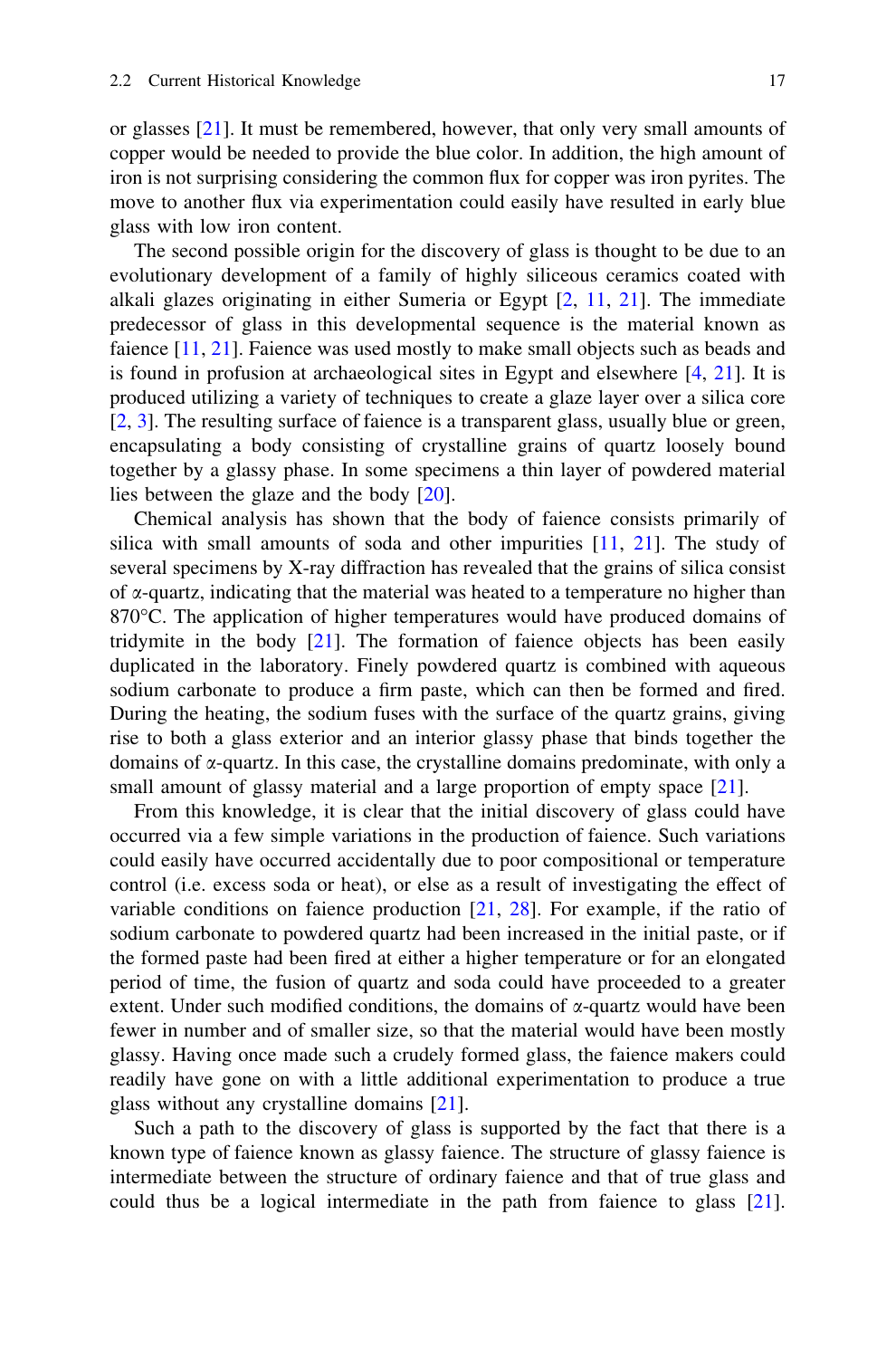Unfortunately, the time period for the introduction of such glassy faience is not well documented and thus it is not certain that it was made before the invention of glass itself [\[21](#page-8-0)]. An inconsistency that should also be considered with this theoretical path is that while the full development of faience was accomplished in Egypt (and thus commonly referred to as Egyptian faience) [[2\]](#page-8-0), glass is thought to have originated in Mesopotamia and Syria, with its spread to Egypt at a later date [\[1](#page-8-0), [6–10](#page-8-0)]. As the more advanced and significant faience production occurred in Egypt, it would be logical that the transition from faience to glass would also take place among these Egyptian artisans. Of course, this does not eliminate the possibility that the less advanced faience artisans of Mesopotamia accomplished the more significant advance to glass, while the Egyptian craftsman continued to perfect the production of faience without the transition to the new material.

In attempting to explain the delay of more than 2000 years between the production of faience and that of glass, it has been suggested that an important factor was that the production of faience involved only cold-working and reduced temperature sintering of the raw materials [[4,](#page-8-0) [28](#page-8-0)]. In contrast, the routine production of glass vessels and other objects involved the manipulation of hot, viscous fluids, a process that was more akin to metal working. Therefore, although the production of glazed stones, faience, and glass all involved the same combination of essentially identical raw materials, the change from cold-working for glazes and faience to hot-working for glass may not have been a logical progression or an easy transition [\[28](#page-8-0)].

Such a transition would most likely have required input from metal workers who were more familiar with such high temperature manipulations. Thus, it can be argued that the discovery of the techniques necessary for hot-working glass was the result of interaction between the workers of glazed stone and faience and metal workers [\[27](#page-8-0), [28](#page-8-0)]. Further, it is possible that such interactions were a result of the changing control over and organization of artisans following the political upheavals occurring in Egypt and the Near East during the sixteenth century BCE. As a result, artisans skilled in different crafts could have been brought into close proximity in workshops and production centers. In such an environment, the transfer of technologies between crafts would have been facilitated, paving the way for the eventual discovery of glass production [[28\]](#page-8-0).

While arguments can be made for either of the two commonly proposed pathways to the origin of glass, it is clear that either path is not completely independent of the other. In the first case, metallurgy is thought to originate in the pottery kilns, potentially as a consequence of using metal ores in glazes. In the second case, the high temperatures required for the production and working of glass is thought to have required input from metal workers. As such, it is quite reasonable to propose a combined path in which transfer of knowledge and observation between the two groups of craftsmen resulted in the discovery of glass with origins in both metallurgy and siliceous glazes.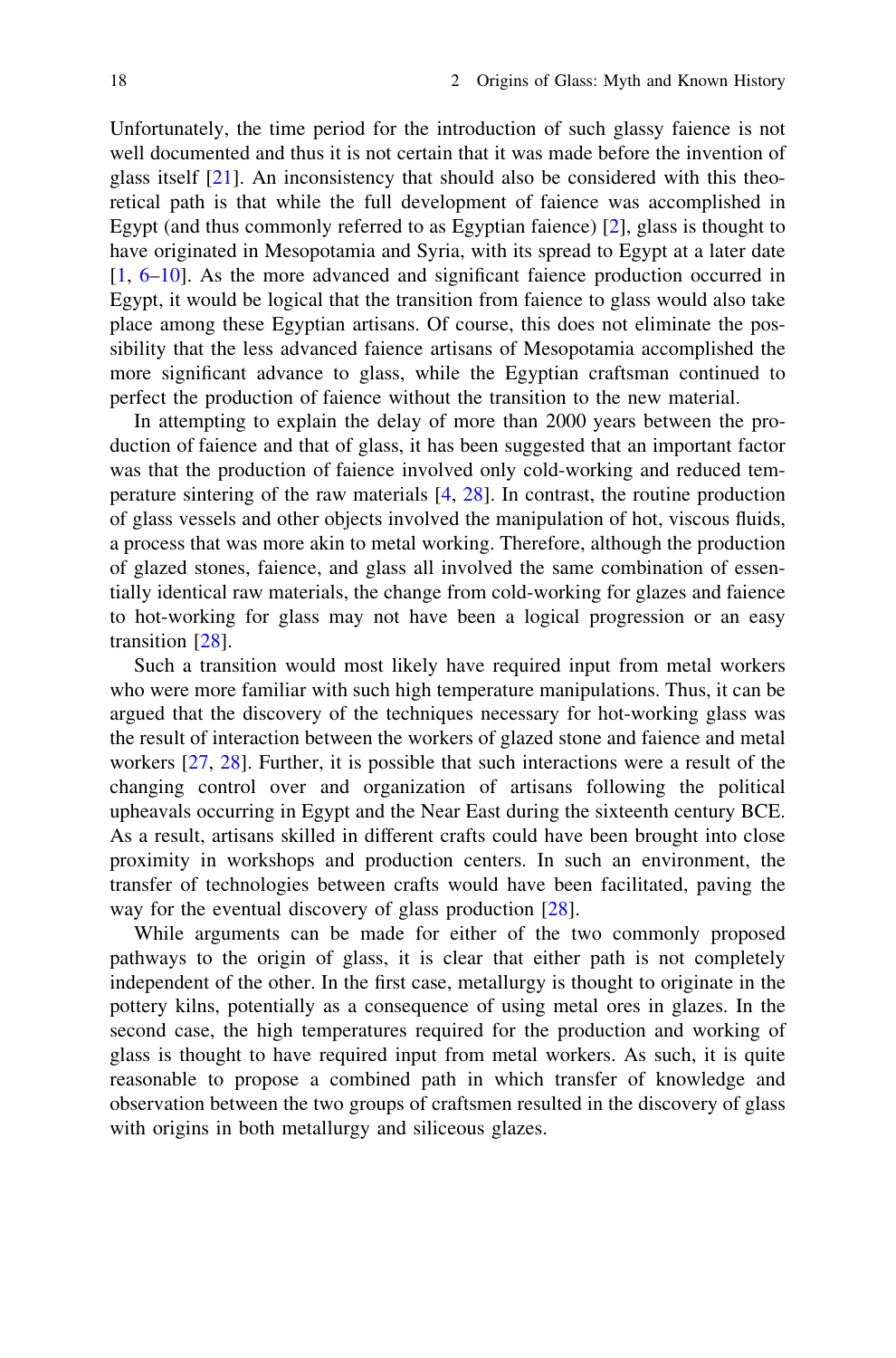## <span id="page-8-0"></span>References

- 1. Cummings K (2002) A history of glassforming. A & C Black, London, pp 102–133
- 2. Noble JV (1969) The technique of Egyptian Faience. Amer J Achaeol 73:435–439
- 3. Cummings K (2002) A history of glassforming. A & C Black, London, p 46
- 4. Lambert JB (2005) The 2004 Edelstein award address, the deep history of chemistry. Bull Hist Chem 30:1–9
- 5. Macfarlane A, Martin G (2002) Glass, a world history. University of Chicago Press, Chicago, p 10
- 6. Kurkjian CR, Prindle WR (1998) Perspectives on the history of glass composition. J Am Ceram Soc 81:795–813
- 7. Shortland AJ, Tite MS (2000) Archaeometry 42:141–151
- 8. Smirniou M, Rehren TH (2011) Direct evidence of primary glass production in late bronze age amarna Egypt. Archaeometry 53:58–80
- 9. Tite MS (2004) Glass and related vitreous materials. Proc Intern School Phys Enrico Fermi 154:369–376
- 10. Saldern AV, Oppenheim AL, Brill RH, Barag D (1988) Glass and glassmaking in ancient mesopotamia. Corning Museum of Glass Press, Corning, pp 21, 67, 79, 109–111, 184
- 11. Lambert JB (1997) Traces of the past. Unraveling the secrets of archaeology through chemistry. Addison-Wesley, Reading, pp 105–109
- 12. Morey GW (1954) The properties of glass, 2nd edn. ACS monograph series no. 124, Reinhold Publishing, New York, pp 5–6
- 13. Pliny the Elder (1855) The natural history. Bostock J, Riley HT (trans). Taylor and Francis, London, Book XXXVI, Chapter 65
- 14. Reynolds J (1986) The Elder Pliny and his times. In: French R, Greenway F (eds) Science in the early Roman empire: Pliny the Elder, his sources and influence
- 15. Turner WES (1956) Studies in ancient glasses and glassmaking processes. Part III. The chronology of the glassmaking constituents. J Soc Glass Tech 40:39T–52T
- 16. Turner WES (1956) Studies in ancient glasses and glassmaking processes. Part V. Raw materials and melting processes. J Soc Glass Technol 40:277T–300T
- 17. Neri A, Merrett C (2003) The world's most famous book on glassmaking, the art of glass. The Society of Glass Technology, Sheffield, pp 47–48
- 18. Monro William L (1926) Window glass in the making. American Window Glass Company, Pittsburgh, pp 20–23
- 19. Roger F, Beard A (1948) 5,000 years of glass. J. B. Lippincott Co., New York, pp 2–3
- 20. Aitchison L (1960) A history of metals, vol 1. Interscience Publishers, Inc., New York, pp 36–40
- 21. Brill RH (1963) Ancient glass. Sci Am 109(5):120–130
- 22. Raymond R (1986) Out of the fiery furnance. The impact of metals on the history of mankind. The Pennsylvania State University Press, University Park, pp 10–16
- 23. Coghlan HH (1939) Prehistoric copper and some experiments in smelting. Trans Newcomen Soc 20:49–65
- 24. Philips CJ (1941) Glass: the miracle maker. Pitman Publishing Corporation, New York, pp 36–44
- 25. Neri A, Merrett C (2003) The world's most famous book on glassmaking, the art of glass. The Society of Glass Technology, Sheffield, pp 6–9
- 26. Hoover HC, Hoover LH, Acgricola G (1950) De Re Metallica. Dover Publications, Inc., New York, pp 232–239
- 27. Mass JL, Wypyski MT, Stone RE (2002) Malkata and Lisht glassmaking technologies: towards a specific link between second millennium BC metallurgists and glassmakers. Archaeometry 44:67–82
- 28. Tite MS (2004) Glass and related vitreous materials. Proc Intern School Phys Enrico Fermi 154:369–376